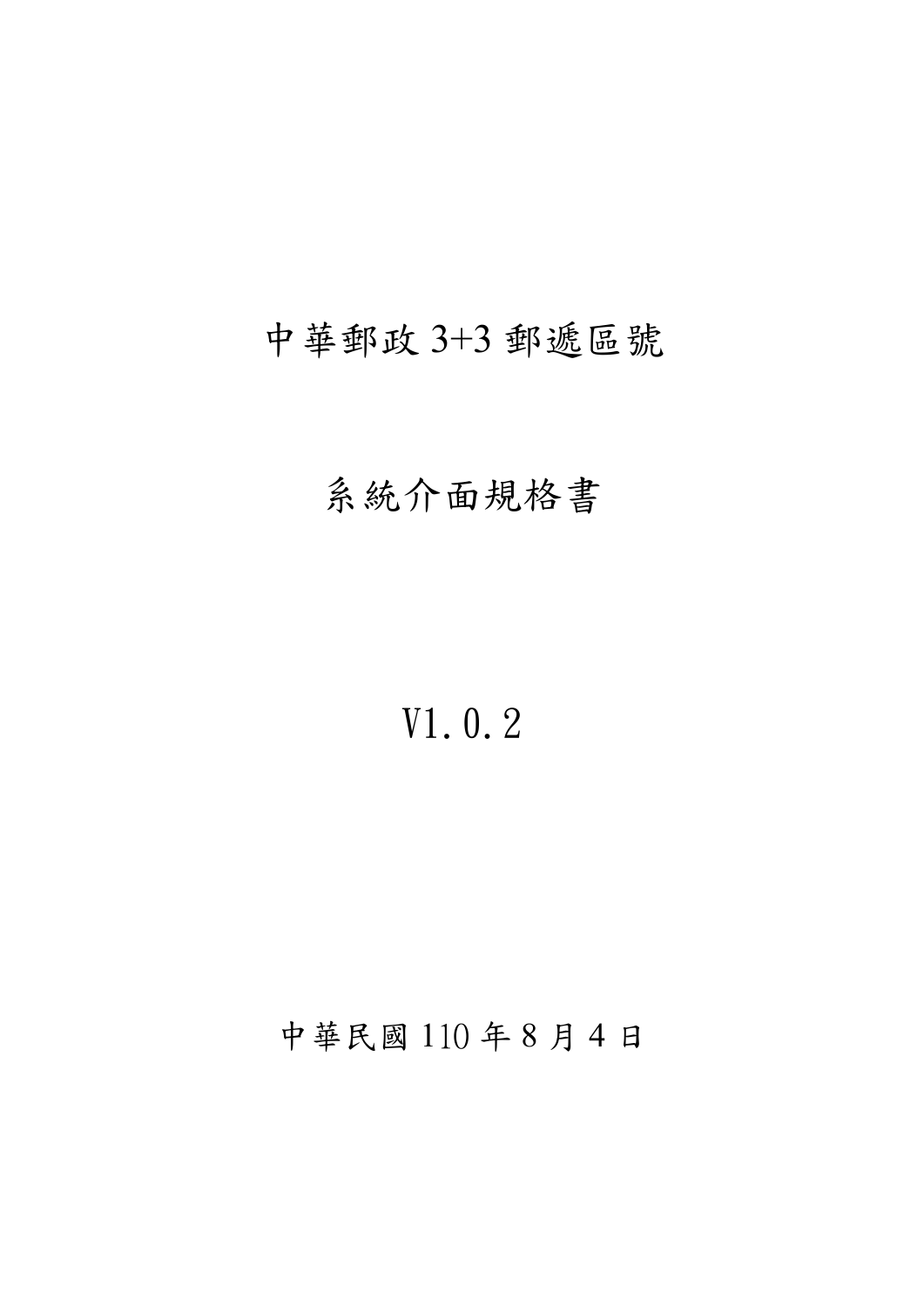文件修訂履歷

| 編(修)訂<br>版次 | 編(修)訂<br>生效日期    | 說<br>明                           | 備 | 註 |
|-------------|------------------|----------------------------------|---|---|
| V1.0.0      | $ 108/10/21 $ 初版 |                                  |   |   |
| V1.0.1      |                  | 108/11/04 新增一、3. 說明              |   |   |
| V1.0.2      |                  | 110/8/4 於 110/9/1 後系統一律只開放 HTTPS |   |   |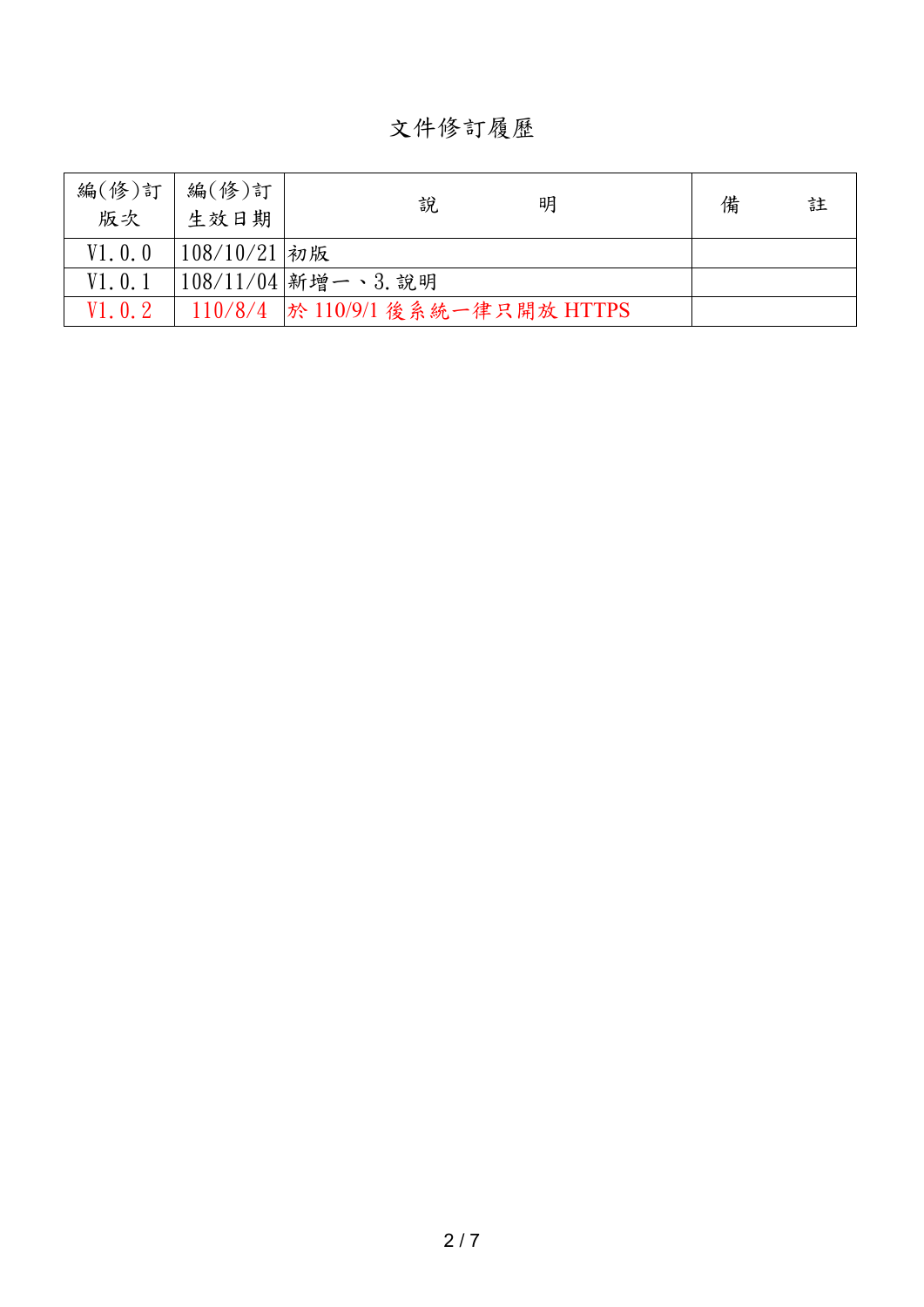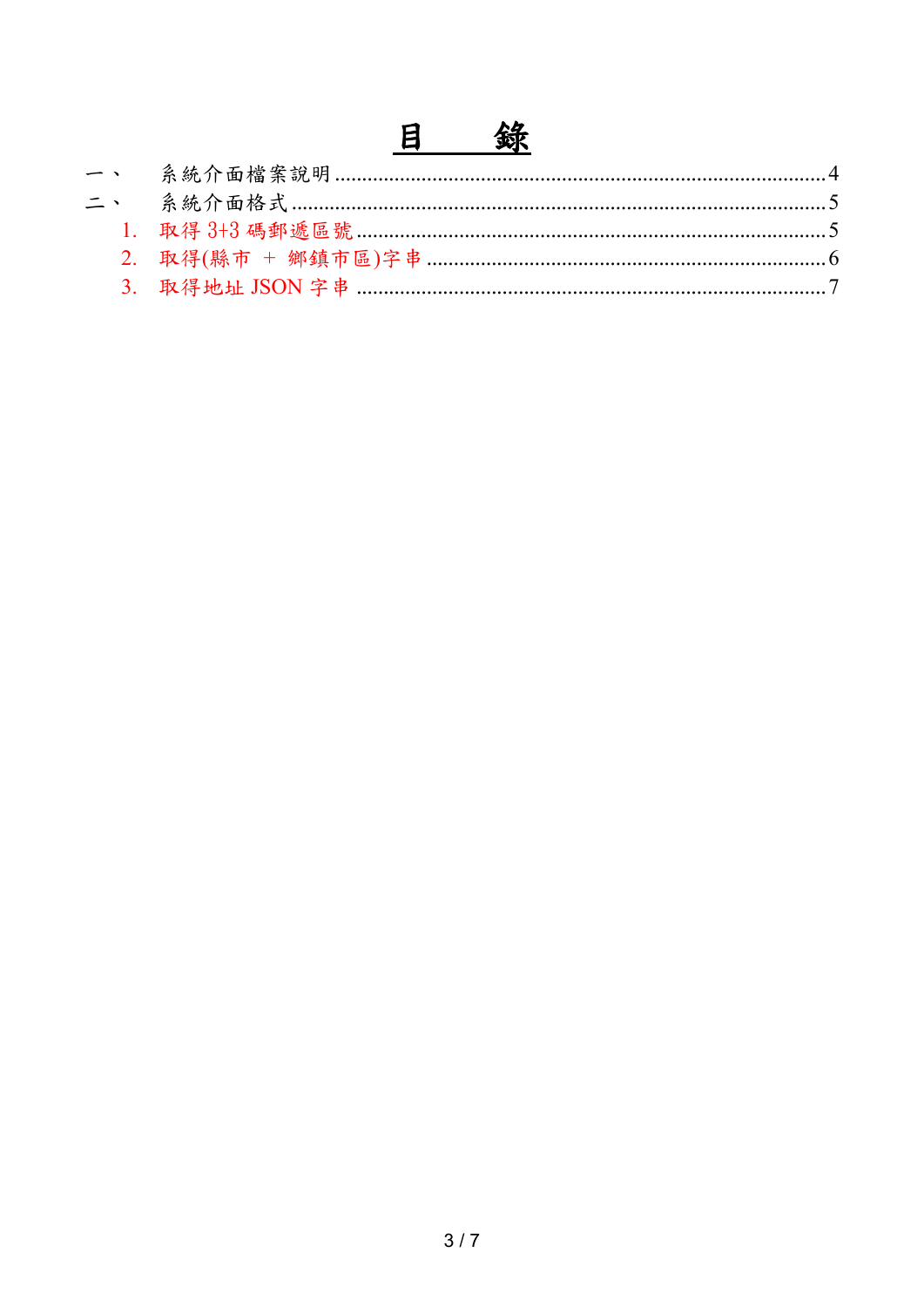#### 一、 系統介面檔案說明

- 1. 程式類別:Web Services。
- 2. 加入服務參考位址:https://33wsp.post.gov.tw/LZWZIP/TZIP33.asmx
- 3. 請於瀏覽器網址處輸入 https://33wsp.post.gov.tw/LZWZIP/TZIP33.asmx, 若出現下列畫面,表示 Web Services 功能正常。



124.219.115.45 203.69.145.45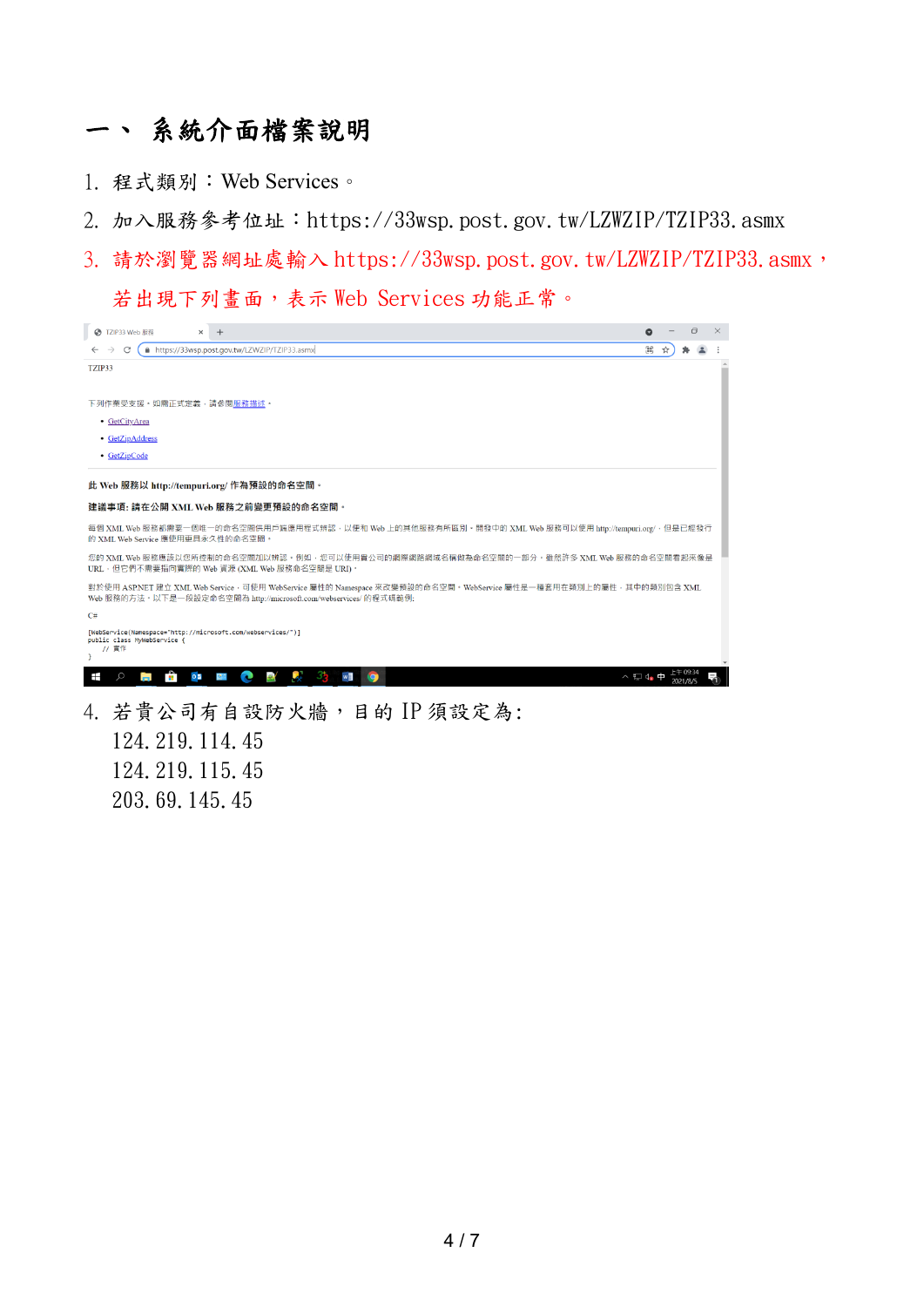### 二、 系統介面格式

- 1. 取得 3+3 碼郵遞區號
	- 功能說明:取得 3+3 碼郵遞區號
	- 服務名稱:GetZipCode(string addrStr, out string address)
	- 傳入參數:addrStr:地址字串、Address:正規化後地址
	- 傳回結果: String 六碼郵遞區號
	- 呼叫 Web Services 程式範例:
	- 於 110/9/1 後系統一律只開放 HTTPS。

|  | (1) 加入服務參考 |
|--|------------|
|--|------------|

| 加入服務參考                                                           |                                            |                                | 7             | $\times$ |
|------------------------------------------------------------------|--------------------------------------------|--------------------------------|---------------|----------|
| 若要查看特定伺服器上的可用服務清單,請輸入任一服務 URL,然後按一下 [移至]。若要瀏覽可用的服務,請按一<br>下[探索]。 |                                            |                                |               |          |
| 位址(A):                                                           |                                            |                                |               |          |
| http://33wsp.post.gov.tw/LZWZIP/TZIP33.asmx                      |                                            | $\checkmark$<br>移至( <u>G</u> ) | 探索( <u>D)</u> |          |
| 服務(S):                                                           | 作業(Q):                                     |                                |               |          |
| ▲ ● <b>■ TZIP33</b><br>** TZIP33Soap                             | GetCityArea<br>GetZipAddress<br>GetZipCode |                                |               |          |
| 在位址 'http://33wsp.post.gov.tw/LZWZIP/TZIP33.asmx' 找到 1 個服務。      |                                            |                                |               |          |
| 命名空間(N):                                                         |                                            |                                |               |          |
| WSZipCode                                                        |                                            |                                |               |          |
| 進階(V)                                                            |                                            | 確定                             | 取消            |          |

(2) 引用函式

| WSZipCode.TZIP33SoapClient zipCode = new WSZipCode.TZIP33SoapClient(); |
|------------------------------------------------------------------------|
| string addr;                                                           |
| string zip = zipCode.GetZipCode("台北市大安區愛國東路216號", out addr);           |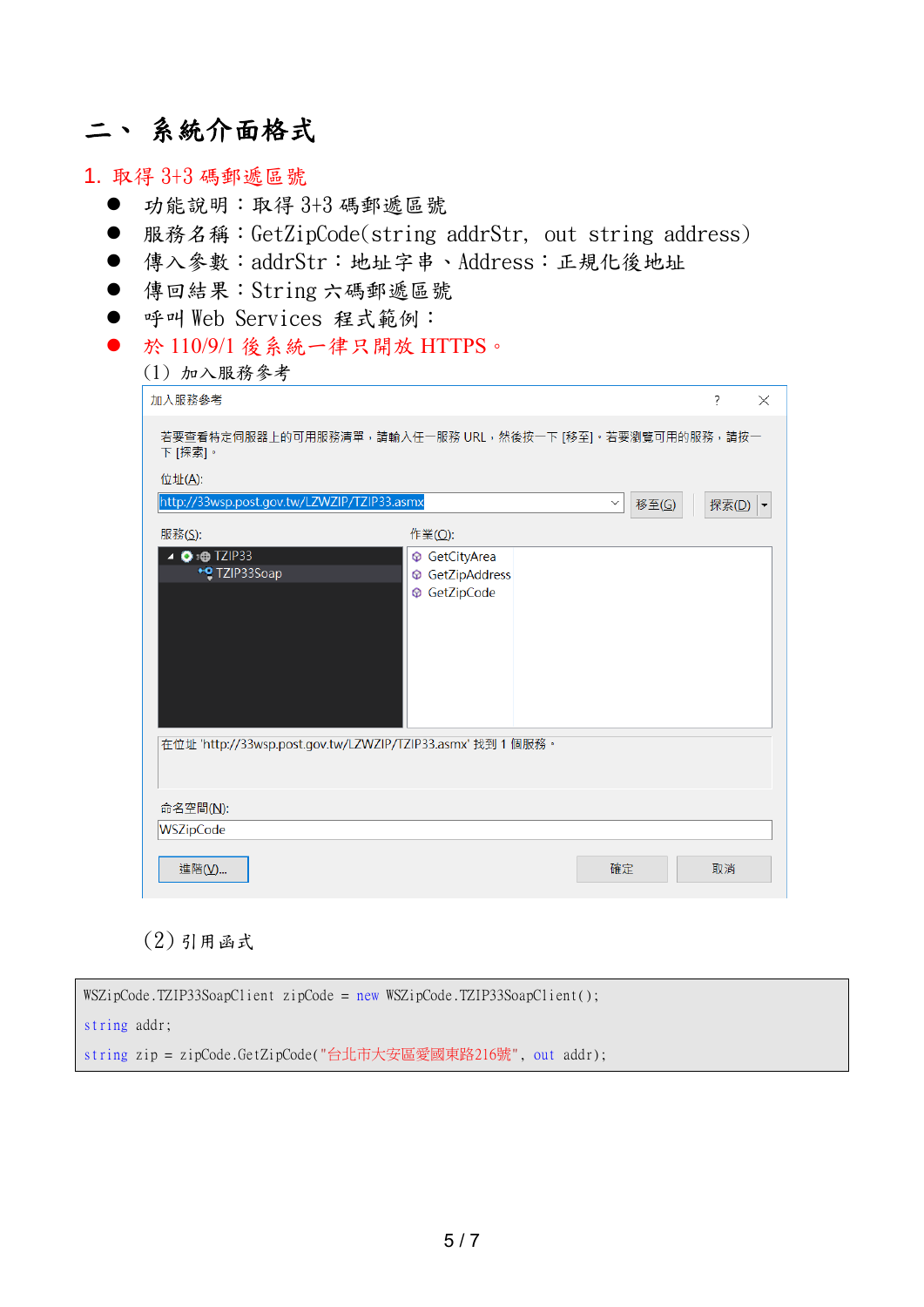#### 2. 取得(縣市 + 鄉鎮市區)字串

- 功能說明:取得(縣市 + 鄉鎮市區)字串。
- 服務名稱: GetCityArea(string zip3)
- 傳入參數: zip3:三碼郵遞區號
- 傳回結果: String→縣市 + 鄉鎮市區
- 呼叫 Web Services 程式範例:
- 於 110/9/1 後系統一律只開放 HTTPS。 (1) 加入服務參考

| 加入服務參考                                                 |                                                             | 2<br>$\times$ |
|--------------------------------------------------------|-------------------------------------------------------------|---------------|
| 下 [探索]。                                                | 若要查看特定伺服器上的可用服務清單,請輸入任一服務 URL,然後按一下 [移至]。若要瀏覽可用的服務,請按一      |               |
| 位址(A):                                                 |                                                             |               |
| http://33wsp.post.gov.tw/LZWZIP/TZIP33.asmx            | 移至(G)<br>$\checkmark$                                       | 探索(D)         |
| 服務(S):                                                 | 作業(Q):                                                      |               |
| ▲ ● <sub>3</sub> ● TZIP33<br>* <sup>9</sup> TZIP33Soap | GetCityArea<br>GetZipAddress<br>GetZipCode                  |               |
| 命名空間(N):<br>WSZipCode                                  | 在位址 'http://33wsp.post.gov.tw/LZWZIP/TZIP33.asmx' 找到 1 個服務。 |               |
| 進階(V)                                                  | 確定                                                          | 取消            |

(2) 引用函式

| $WSZipCode.TZIP33SoapClient$ zipCode = new $WSZipCode.TZIP33SoapClient()$ ; |
|-----------------------------------------------------------------------------|
| string cityarea = zipCode.GetCityArea $('110")$ ;                           |